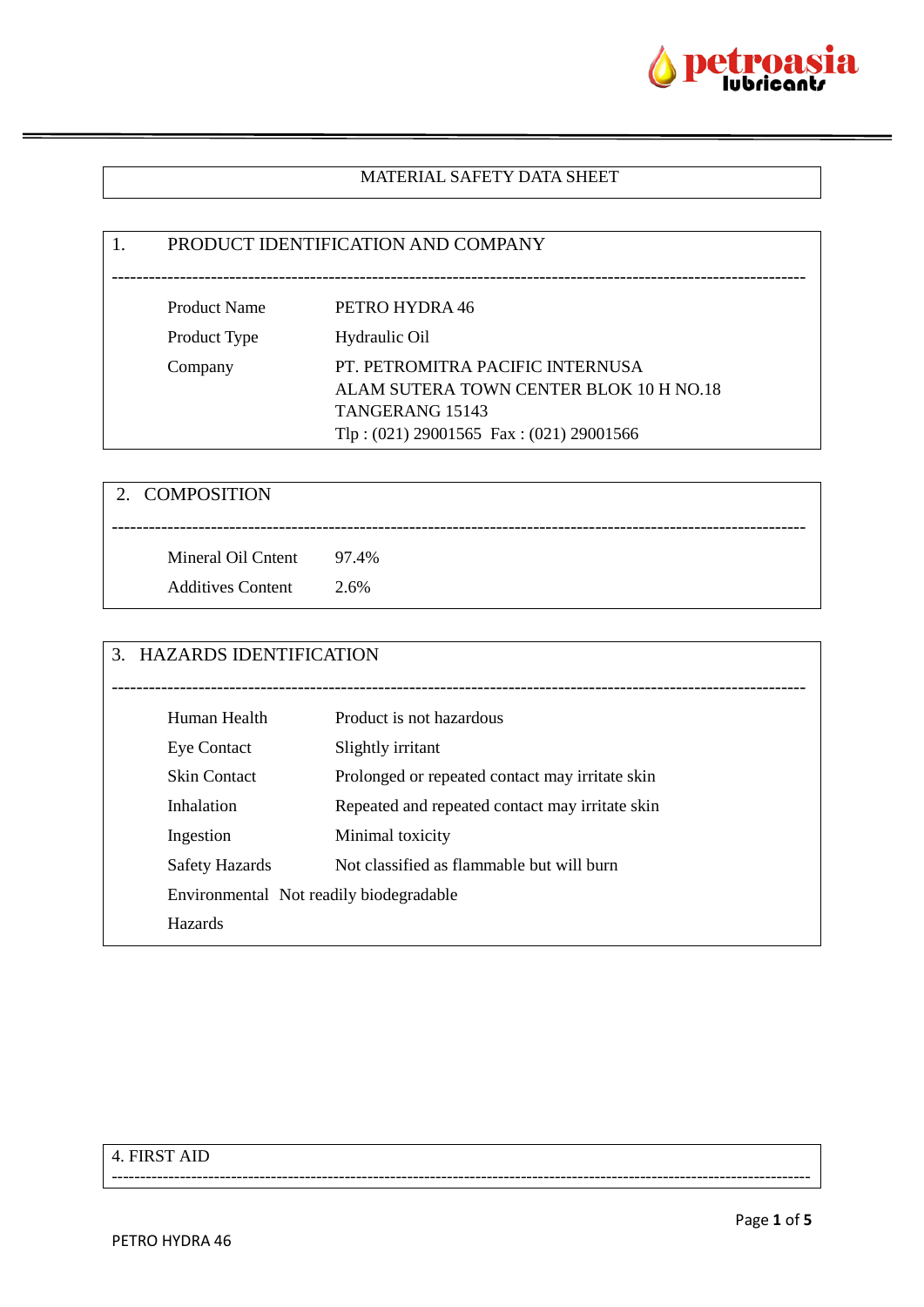

Eye Contact Flush eyes with large amount of water until irritation subsides. If irritation persists, get medical attention

Skin Contact Flush with large amount of water, use soap if available. Remove contaminated clothing. If irritation persists, get medical attention.

---------------------------------------------------------------------------------------------------------------------------

Inhalation Remove to fresh air. If rapid recovery does not occur, get medical attention

Ingestion Do not induce vomiting. If rapid recovery does not occur, get medical attention

## 5. FIRE SAFETY

Flash Point >170ºC

Flammable Limits LEL 1.0 UEL 6.0

Autoignition Temp >220ºC

Specific Hazards Not classified as flammable but will burn. Hazardous combustion product may include carbon monoxide, oxides of sulphur, and unidentified organic and inorganic compounds

Fire Fighting Use dry chemical, foam or carbon dioxide to extinguish fire. Water may cause splattering or frothing. Use water to cool and protect fire-exposed material. Wear protective equipment during fire fighting

6. ACCIDENTAL RELEASE MEASURES

Clean-up Procedures Stop the source of leak or realease and contain spill if possible. Cover spill with generous amount of inert absorbent material such as sand of earth. Sweep up and remove to suitable,clearly marked containers for disposal in accordance with local regulations. Scrub contaminated area with detergent and water. Pick up liquid with additional absorbent material and dispose as above. Wear proper protective equipment during clean-up

---------------------------------------------------------------------------------------------------------------------------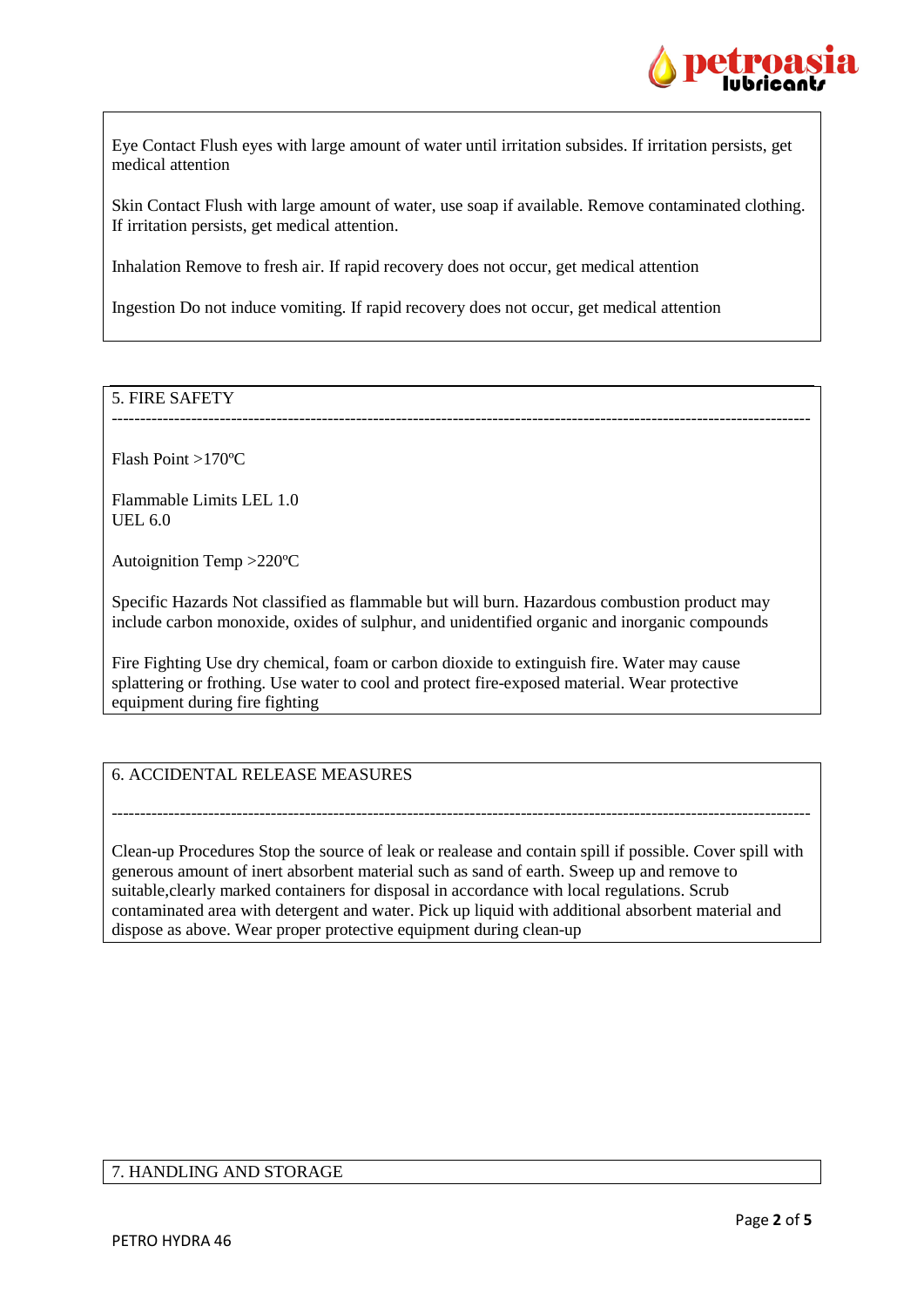

Handling Handling temperatures should not exceed 70ºC. Wear proper safety protective equipment. Wash hands thoroughly after handling. Water contamination and spillage should be avoided.

---------------------------------------------------------------------------------------------------------------------------

Storage Storage temperatures should be maintained between 0 to 50ºC. Odorous and toxic fumes may be evolved from decomposition of product if stored above the safe temperature.

## 8. EXPOSURE CONTROL/PERSONAL PROTECTION

Exposure Limits Threshold Limit Values for oil mist is recommended to be controlled at 5 mg/m<sup>3</sup> or lower for exposure of 8 hours daily

---------------------------------------------------------------------------------------------------------------------------

Ventilation Use exhaust ventilation to keep below exposure limits

Eye Protection Wear safety glasses or face shields if splashing is likely to occur

Skin Protection Avoid repeated and prolonged contact with product. Use oil resistant gloves

Respiratory Not normally required unless in confined

Protection

Body Protection Use proper protection equipment to avoid contact. Wear PVC apron if splashes are likely to occur

----------------------------------------------------------------------------------------------------------------

## 9. PHYSICAL AND CHEMICAL PROPERTIES

---------------------------------------------------------------------------------------------------------------- Physical State Liquid Colour Clear & Bright Odour Characteristic mineral oil Vapour Pressure <0.5 Pa at 20ºC Density 0.863 g/cm<sup>3</sup> at 15 $^{\circ}$ C Kinematic Viscosity @ 40ºC 45.7 cSt Kinematic Viscosity @ 100ºC 8,5 cSt Pour Point -9 ºC Flash Point > 200 ºC pH of undiluted product Not available Auto-ignition temperature >220ºC Solubility in water Negligible

## 10. STABILITY AND REACTIVITY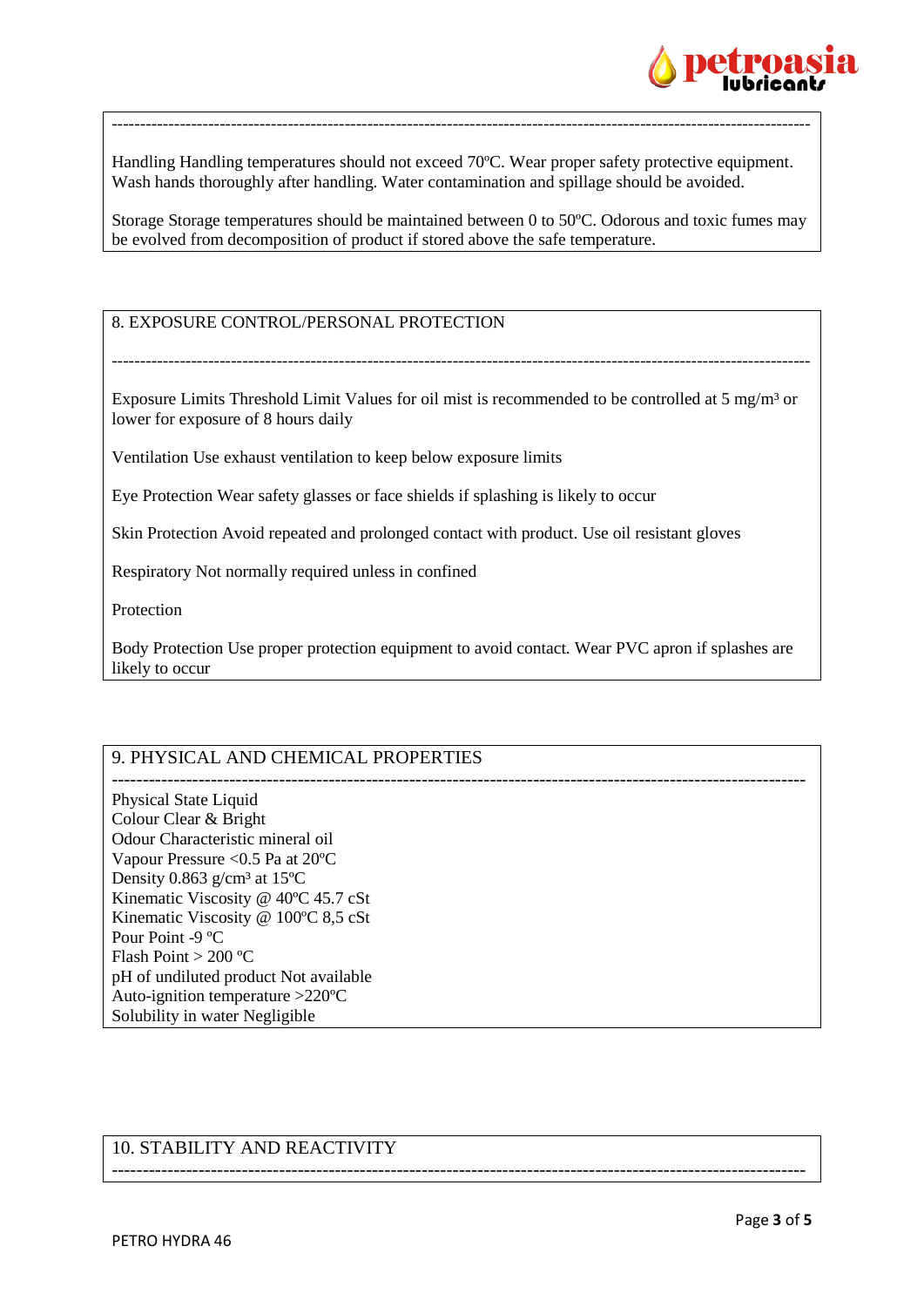

Stability Product is stable under normal use conditions Thermal Carbon monoxide, carbon dioxide, oxides of sulphur and nitrogen and Decomposition organic and inorganic compound may evolve when subject to heat or combustion Hazardous Will not occur undeer normal conditions Polymerisation

Incompatible Strong oxidizing agents. Strong acids Materials

## 11. TOXICOLOGICAL INFORMATION

Basis No toxicological data is available for this product. Information is provided based on the addtives, other components and base stock used Acute Exposure LD 50 expected to be above 2000 mg/kg. - Oral

--------------------------------------------------------------------------------------------------------------------------

Acute Exposure LD 50 expected to be above 2000 mg/kg. - Skin

Inhaltion Repeated or prolonged exposure to oil mists may cause irritation

Eye Irritation Slight irritant

Skin Irritation Not a skin irritant unless repeated or prolonged contact

Respiratory Slight irritant Irritation

Carcinogenicity No data to suggest that product is carcinogenic

Mutagenicity No data to suggest that product is mutagenic

Other Information Brief contact with used oil is not expected to have serious effect in humans if the oil is removed thoroughly by washing with soap and water

Used engine oils may contain harmful impurities that have accumulate during use. The concentration of such impurities will depend on use and they present risks to health and the environment on disposal. All used oils should be handled with caution and skin contact should be avoided

---------------------------------------------------------------------------------------------------------------------------

#### 12. ECOLOGICAL INFORMATION